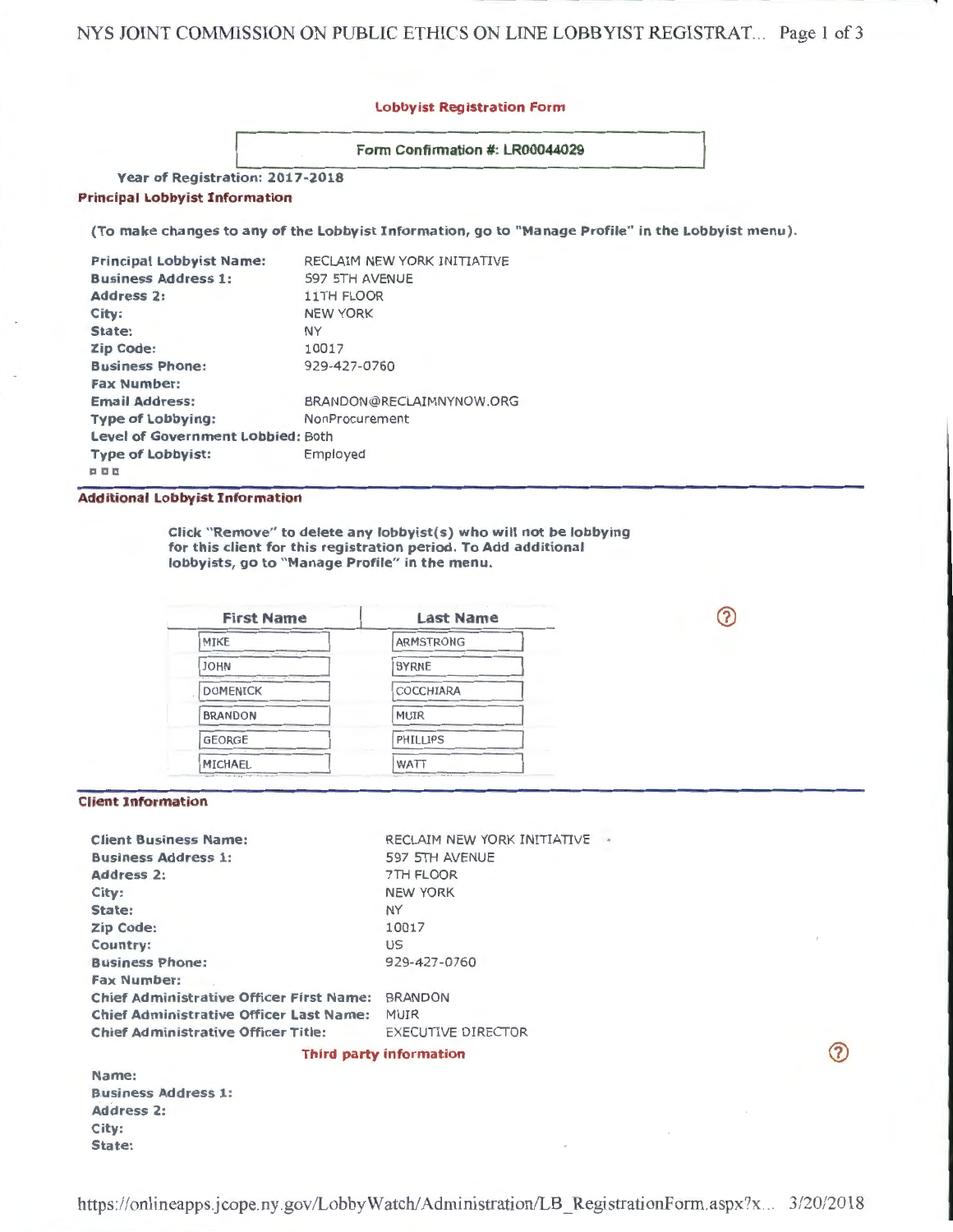NYS JOINT COMMISSION ON PUBLIC ETHICS ON LINE LOBBYIST REGISTRAT... Page 2 of 3

| <b>Zip Code:</b>       |  |  |
|------------------------|--|--|
| Country:               |  |  |
| <b>Business Phone:</b> |  |  |

#### Client Business Nature

Select the category that best describes the nature of the Client's business

| <b>Banking &amp; Financial Services</b>    | Communications                        | $\cup$ Education                           |
|--------------------------------------------|---------------------------------------|--------------------------------------------|
| <b>Environment &amp; Natural Resources</b> | $\bigcirc$ Health & Mental Hygiene    | $\cup$ Insurance                           |
| Labor                                      | Law                                   | $\bigcirc$ Manufacturing                   |
| <b>Marketing &amp; Sales</b>               | <b>Public Utilities</b>               | <i><b>O</b></i> Public, Community Interest |
| Racing & Wagering                          | $\bigcirc$ Real Estate & Construction | State & Local Government                   |
| <b>Trade Associations</b>                  | Transportation                        | $\cup$ Travel & Tourism                    |

### Subject

Subjects on which you expect to lobby:

GOVERNMENT REFORM AND ACCOUNTABILITY

### Person

Person, State Agency, Municipality, or Legislative Body you expect to lobby:

ASSEMBLY, SENATE, EXECUTIVE CHAMBER, SUFFOLK COUNTY LEGISLATURE, SUFFOLK COUNTY EXECUTIVE, NASSAU COUNTY LEGISLATURE, NASSAU COUNTY EXECUTIVE

# Bill

Bill, Rule, Regulation, Rate Number or brief description relative to the introduction or intended introduction of legislation or a resolution on which you lobbied:

#### No details were entered.

# Title

Title and Identifying # of procurement contracts and documents on which you expect to lobby:

No details were entered.

## Number or Subject Matter

Number or Subject Matter of Executive Order of Governor/Municipality on which you expect to lobby:

No details were entered.

#### Subject Matter

Subject Matter of and Tribes involved in tribal-state compacts, etc on which you expect to lobby:

#### No details were entered.

### Contract/ Authorizations

You must either mail in a copy of your signed contract/authorization or upload and attach a scanned copy of the same.  $<sup>7</sup>$ </sup>

Contract / Authorization Start Date (MM/DD/YYYY) : Contract / Authorization End Date (MM/DD/YYYY):

| 5/9/2017   |  |
|------------|--|
| 12/31/2017 |  |

https://onlineapps.jcope.ny.gov/LobbyWatch/Administration/LB\_RegistrationForm.aspx?x... 3/20/2018